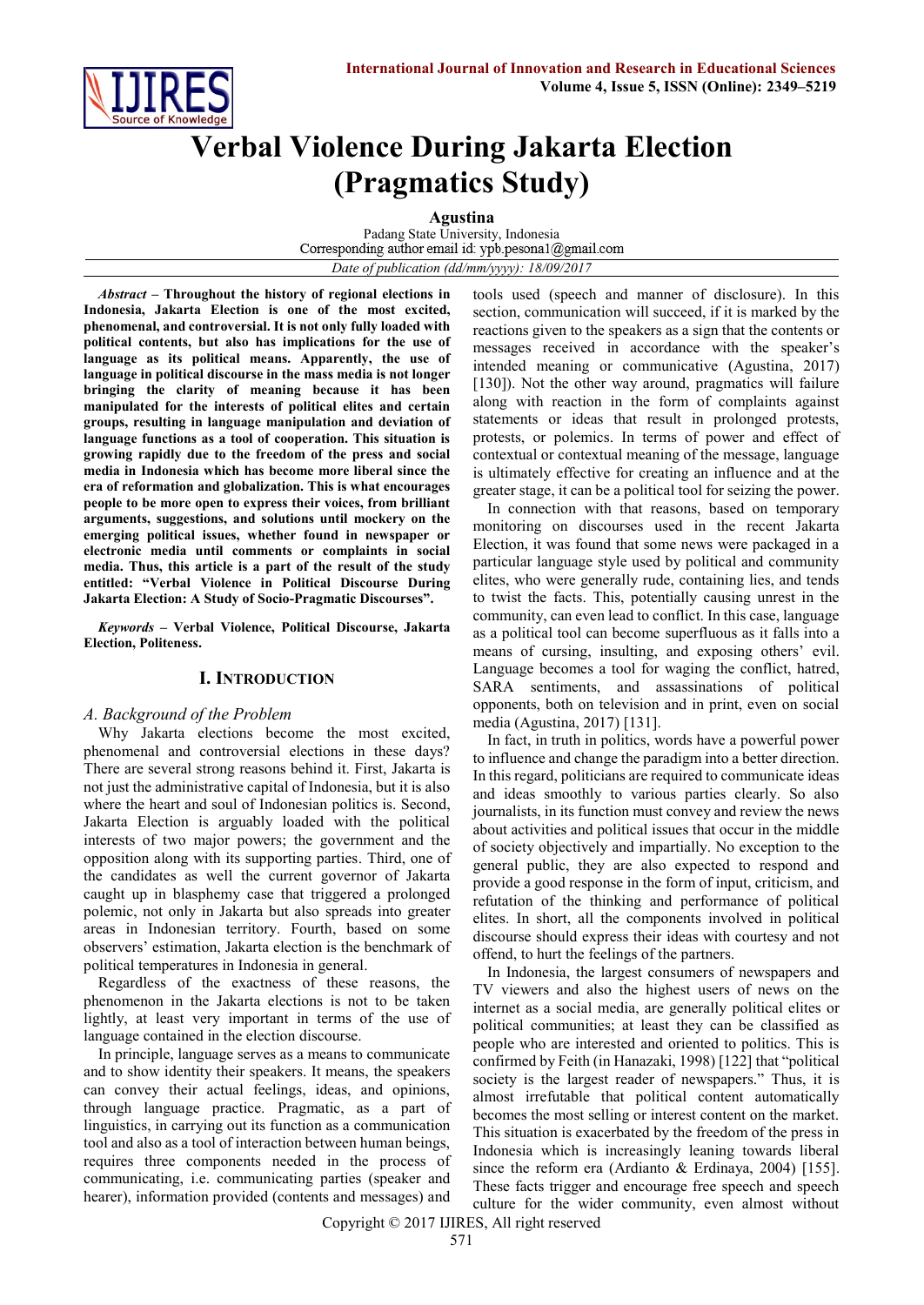

ethical boundaries in various ways, styles, and slogans that often lead to verbal violence. This phenomenon is not only sourced from the political elite, but also imitated by society to the lowest level; this complexity mixed from the competent side on politics to the incompetent one, ranging from the old to the young, all of them mixed and accumulated into a unified political discourse of the Jakarta Election.

Nevertheless, Indonesia as a culturally rich and noble civilized nation, the function and noble role of language in the midst of society cannot be contaminated with such premature reason. Therefore, the results of this discussion are expected to provide feedback to the parties related to the dangers of the use of language that is not polite to the stability of security and public comfort.

## *B. Goal*

Based on the phenomenon described above, the discussion of this research is important because the language as a political tool can be worthless. It falls into a means to cursing, berating, exposing other people's badness so as to potentially waging conflict, hatred, blasphemy case, and character assassination. This discussion is part of the research result being entitled Verbal Violence on the Jakarta Election: Socio-Paragmatic-Wacana Review in which this article is devoted to the pragmatic study. Therefore, it aims to "reveal the level of public politeness in political discourse on Jakarta election," by previously determining (1) the forms of expression of verbal violence used, (2) the types of speech acts used, (4) selected speech strategies, and (3) determine the principles of politeness that are violated in the discourse of Jakarta elections.

## *C. Theoritical Frameworks*

This discussion is based on theories on (1) the style of language, as the expression of verbal violence, and (2) the language and speech act. Of the many language styles and figures of speech associated with verbal violence, the satire language styles are more closely related than others. There are four types of figure of speech that are included in the satire language style. (1) Sarcasm, the rudest, harshest, sarcastic, mocking, insulting, derisive without parable so it hurts for those who receive it. (2) Cynicism, one of the rudest figures of speech. (3) Irony, the most subtle kind of satire, the listener usually does not feel it directly because it uses the opposite expression. (4) Alusio, this one generally uses the familiar proverbs /phrases in the process (Keraf, 2007).

Politeness is a procedure or custom that prevails in society in the form of social behavior that is determined and agreed upon by a particular society. Modesty is an interpersonal relationship system designed to facilitate interaction by minimizing the potential for conflict and the constant confrontation in human relationships (Lakoff, 1975). Politeness also as a property associated in the speech that the speaker believes that the speaker does not transcend or deny his rights in fulfilling his obligations in speaking (Frasser, 1980). In addition, courtesy is an attempt to render the beliefs and disrespectful opinions as small as possible by adhering to the principle or maxim of politeness principle (Leech 1993) [206-207] in six categories. (1) The principle of wisdom (tact maxim) or the sense-weighing

principle, whereby the speaker attempts to minimize the doubts of others, or maximizes the profit of others. (2) The principle of acceptance (generosity maxim), or the principle of generosity, in which speakers maximize self-doubt and minimize self-gain. (3) Principle of mercy (praise maxim) or praise or reward principle, whereby speakers maximize respect for others and minimize disrespect for others. (4) The principle of humility (modesty maxim), in which speakers maximize self-disregard and minimize respect for oneself. (5) The principle maximization or agreement principle, whereby speakers maximize compatibility or agreement with others and minimize discrepancies or disagreements with others. (6) The principle of sympathy (sympathy maxim), in which speakers maximize sympathy and minimize antipathy.

In addition, creating a polite speech in communicating is closely related to the type of speech acts used. Searle (1975) [11-12] classifies acts of illocution in 5 types of speech acts. (1) Assertive speech act, involves the speaker to the truth of what he says, such as: stating, reporting, indicating, and mentioning. In this speech acts, the level of vulnerability of the "face" of the speaker is eminent because it is related to the truth of the expressed utterance. (2) Directive speech act is used by the speaker to ask the hearer to do something mentioned in the utterance, in the form of ordering, dictating, demanding, pleading, suggesting, appealing, and advising. This speech has the potential to threaten face to the form of ordering, because it commonly can be softened by using false sentences, solicitation, and prohibitions. (3) Expressive speech acts, conducted with the intent of an evaluation of the things mentioned in the utterance, such as: praise, criticize, criticize, say thank you, and complain. A somewhat competitive one is the criticism of speech, so it is advisable to use a bid imperative and a solicitation in interrogative construction. (4) Commissive speech acts, binds its speakers to carry out what is mentioned in their utterances, such as pledge, swear, and threaten, and tend to be pleasant and less competitive because they do not refer to the interests of speakers but to the interests of the speaker. (5) Declarative speech act, the speaker is committed with the intention of creating new things (status, circumstances, etc.), such as deciding, canceling, permitting, prohibiting and forgiving, which is usually done by an authorized person in a terms of reference institutional.

Referring to the politeness strategy, ecoding to Brown dan Levinson (1983) [38-42] every speaker before speaking should consider whether his/her speech will hurt the feelings of his/her hearer. (1) If the speaker is willing to keep his speaker's face, the speaker must try to speak politely. (2) If the speaker is willing to violate the positive face of the speaker (for his acceptance and acknowledgment of his/her good reputation), then the speaker uses a positive politeness strategy. (3) If the speaker is willing to violate the negative face of the speaker, (violates the speaker's desire not to be disturbed or diminished by his/her rights), then the speaker uses a negative propriety strategy (see Yule, 2006) [107]. In its implementation, the strategy of telling is formulated in five strategies by Brown and Levinson (1987) [92], with the aim of reducing the disappointment of the speaker (speech partner) for the acts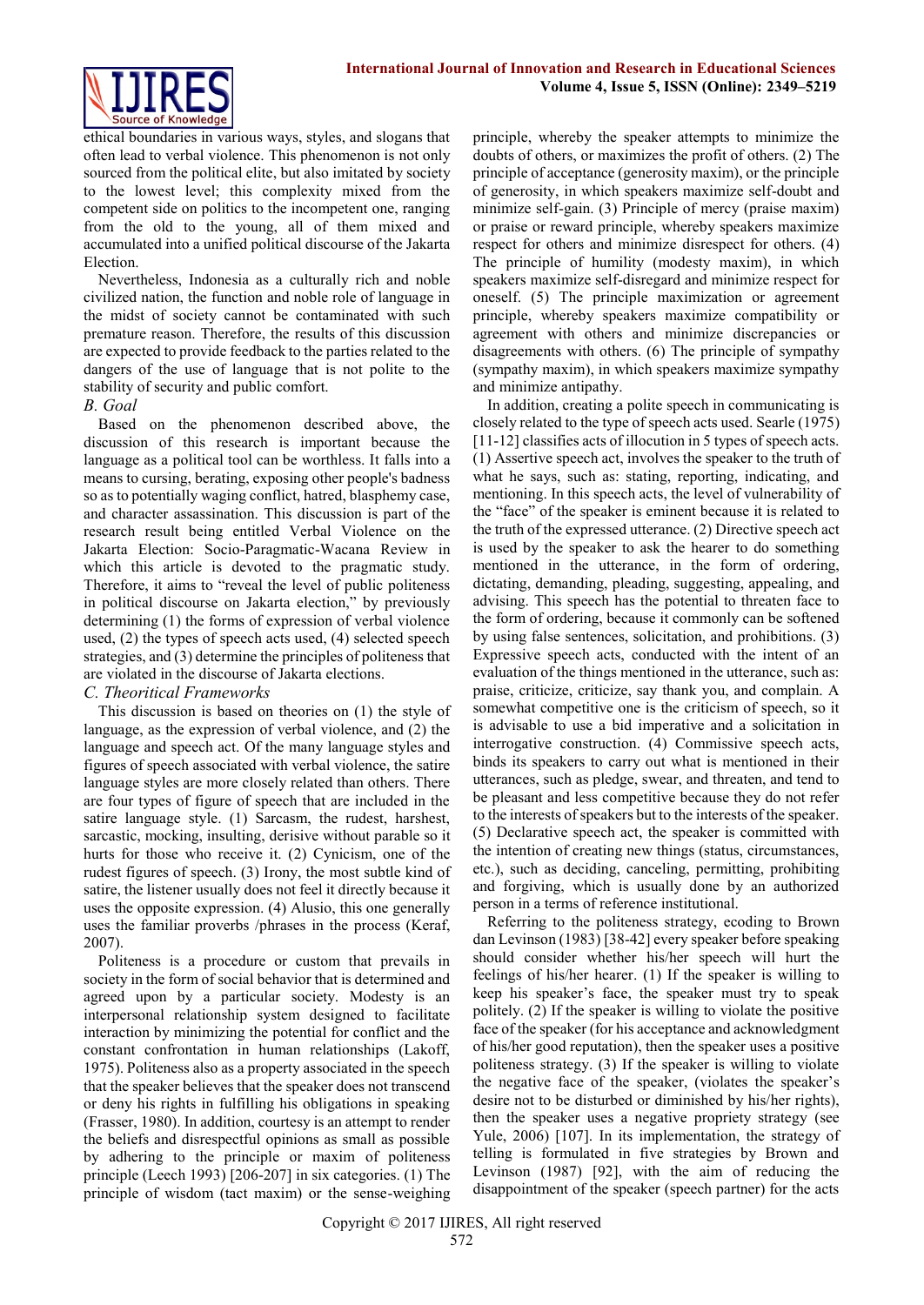

performed by the speaker: (1) a plain-straightforward strategy. (2) Strategies with positive courtesies, (3) strategies related to courtesy of negative politeness, (4) vague speech strategies, and (5) silent or talk-to-yourself strategies.

To determine the level of politeness, it can be based on some degree of politeness. For this discussion, the parameters used are the scale of the continuity of speech delivery according to Blum-Kulka (1985) [5-6], the strategy of speech (1) is called straightforward, ie speaking without using the way or directly express the intended purpose by using only the inner structure (deep structure) While strategy 2-5 is called an indirect strategy because the inner structure is replaced by the birth structure according to the context and the speech situation. Direct-talking strategies are more likely to threaten the face so that they are more likely to produce discourteous or less polite speech; Otherwise the indirect strategy further reduces the threat of the face so that gave birth to polite or slightly more polite.

## **II. METHODOLOGY**

This discussion is the result of the qualitative research as it is oriented to natural objects (Moleong, 2010) [11]; and is descriptive which to prioritize the depth of appreciation to interaction of the among concepts in which being studied empirically (Semi, 1993) [24]. The subject of this discussion is expressions of verbal violence contained in news, reviews, opinions and comments about Jakarta election in: (1) print media Rakyat Merdeka, (2) electronic media Kompas.com, Liputan6com, and (3) social media likes Instagram and Facebook. All data was downloaded in a period of January -April 2017, during the campaign until the winner's determination.

The selection of data sources is done randomly without any particular tendency and the inclusion of social media as a source of data because it can be accessed by anyone so it is the same as the mass media and already in the realm of public speaking. Analyzing data through content analysis method is done to reveal, understand, and capture messages in data, and make conclusions obtained through identification and interpretation of data (Endaswara, 2011) [160].

# **III. DATA ANALYSIS**

## *A. Verbal Violence during Jakarta Election Discourse in print Media*

The printed media as a source of data for this discussion is the newspaper entitled "Rakyat Merdeka". This newspaper is national-level newspapers and representative for Jakarta society in particular and the people of Indonesia in general. The data were focused on the "twittpolitik" column on the first page observed for four months (January to April 2017) and were taken randomly for 20 days with the acquisition of 39 data containing the expression of violence. Here is some data as an example.

1. Jagad politik sudah mulai ramai. Tidak apa-apa saling silang pendapat, asal jangan berkutat di *kubangan fitnah.* Yuk, kita bangun negeri kita. (M, RM:11/1/17) 'The political universe is starting to rumble. It does not matter if it's different, as long do not get trapped in *a slander pool*. Let us build our country together'.

- 2. Kalau penguin berkepala bodong/Lalu apa ada suara/ Kalau *pemimpin berkata bohong*/ Lalu *apa kata dunia*. (TS, RM:11/1/2017) 'If the head of the penguin is empty / Then what is the voice/ *If the leader lies* / Then what will *the world say'.*
- 3. *Jangan habisi lawan-lawanmu* sehingga *jadi ampas*. Hadapi dengan fair & perlakukan mereka dengan respek… (BS, RM:27/1/17) 'Do not *destroy* your opponent until it becomes *dregs*. Deal with the fair & treat them with respect...'.
- 4. Menuju PILKADA DKI 15 Feb 2017, *fitnah, penjegalan, dan pembunuhan karakter makin tak beretika.* Saudarasaudaraku, *sadarlah* kita semua sebangsa. (M.R, RM:31/1/17) *'Calumny, smear-campaign, and character assassination* in the elections of DKI 2017 become increasingly *uncivilized*. My brothers, *be aware,* we are all one nation'. (M.R, RM: 31/1/17).
- 5. *Memilih pemimpin kafir* itu *"sesat*", tetapi *memilih pemimpin yang suka "meng-kafirkan"* orang, itu juga *sesat...* Ya Allah *mohon* petunjuk Mu. (LE, RM:20/2/17) 'Choosing a *non-Islamic leader* is *'mis-guided,*' but choosing *a leader who likes to 'arraign'* people, is equally *misguided.* Oh God, I *beg*  for your guidance'.
- 6. Ingin tahu *seseorang korup/tidak*, beri dia *kekuasaan*. Ingin tahu seseorang *cendekiawan/anggota gerombolan*, beri dia *PILKADA.* (S, RM:20/2/17) 'Want to know someone is *corrupt or not*, give him a *power*. Want to know someone a *scholar or member of a gangster*, offer him *an election'.*
- 7. *Pilkada DKI membuktikan sisi gelap agama*. Betapa jahatnya *agama yang dipolitisasi***.** Betapa *jahatnya orang-orang beragama.* (@, RM: 14/3/17) 'The Jakarta Election shows *the dark side of a religion.* How wicked if *religious teachings have been politicized*. How *wicked these people are.'*
- 8. *Dari Senayan sampai Istana, berjejer Tukang Orba*. Sambung menyambung menjadi satu, itulah *kemunafikan.* (RG, RM: 16/03/17) *'From Senayan to the Palace, those are New Order's actors.* If connected together, that is *hypocrisy'.*
- 9. *DEBAT* itu adu *program terbaik* bukan *adu omong kosong.*  (FR, RM: 3/4/17) **'***DEBATE* is the show of *the best programs*, not *a mutual nonsense'.*
- 10. *IBLIS* juga bisa beri *kekuasaan*. Tapi bedanya kekuasaan yang datang dari TUHAN membawa keberkahan sedang yang dari *IBLIS* membawa *kerusakan.* (AM, RM: 6/4/17). *'SATAN* can be *a ruler*. However, the difference of power coming from the LORD brings a blessing, while *SATAN* leads to *a total destruction'.*

Based on 39 data that has been identified, it can be classified as follows.

| Table 1. Data Classification of Verbal Violence Usage |
|-------------------------------------------------------|
| on Jakarta Election Discourse in Print Media          |

| <u>uli Janaha McCavit Dhvodano ili Milli Wicala</u> |    |            |       |                 |   |                               |    |  |
|-----------------------------------------------------|----|------------|-------|-----------------|---|-------------------------------|----|--|
| <b>Figure of Total</b>                              |    | Type of    | Total | Speech          |   | <b>Total Politeness Total</b> |    |  |
| Speech                                              |    | Speech     |       | <b>Strategy</b> |   | Principle                     |    |  |
| Sarcasm                                             | 6  | Assertive  | 11    | Bald on         | 9 | Obey                          | 12 |  |
|                                                     |    |            |       | the record      |   |                               |    |  |
| Cynicism                                            | 20 | Directive  | 9     | Negative        | 5 |                               |    |  |
|                                                     |    |            |       | politeness      |   |                               |    |  |
| Irony                                               | 13 | Expressive | 19    | Positive        | 8 | Violate                       | 18 |  |
|                                                     |    |            |       | politeness      |   |                               |    |  |
| Alusio                                              |    | Commisive  |       | Indirect        |   |                               |    |  |

Based on the classification of data, some of the discussion can be put forward as follows. First, in terms of diction or phrase used, it turns out the most dominant masters appear

Copyright © 2017 IJIRES, All right reserved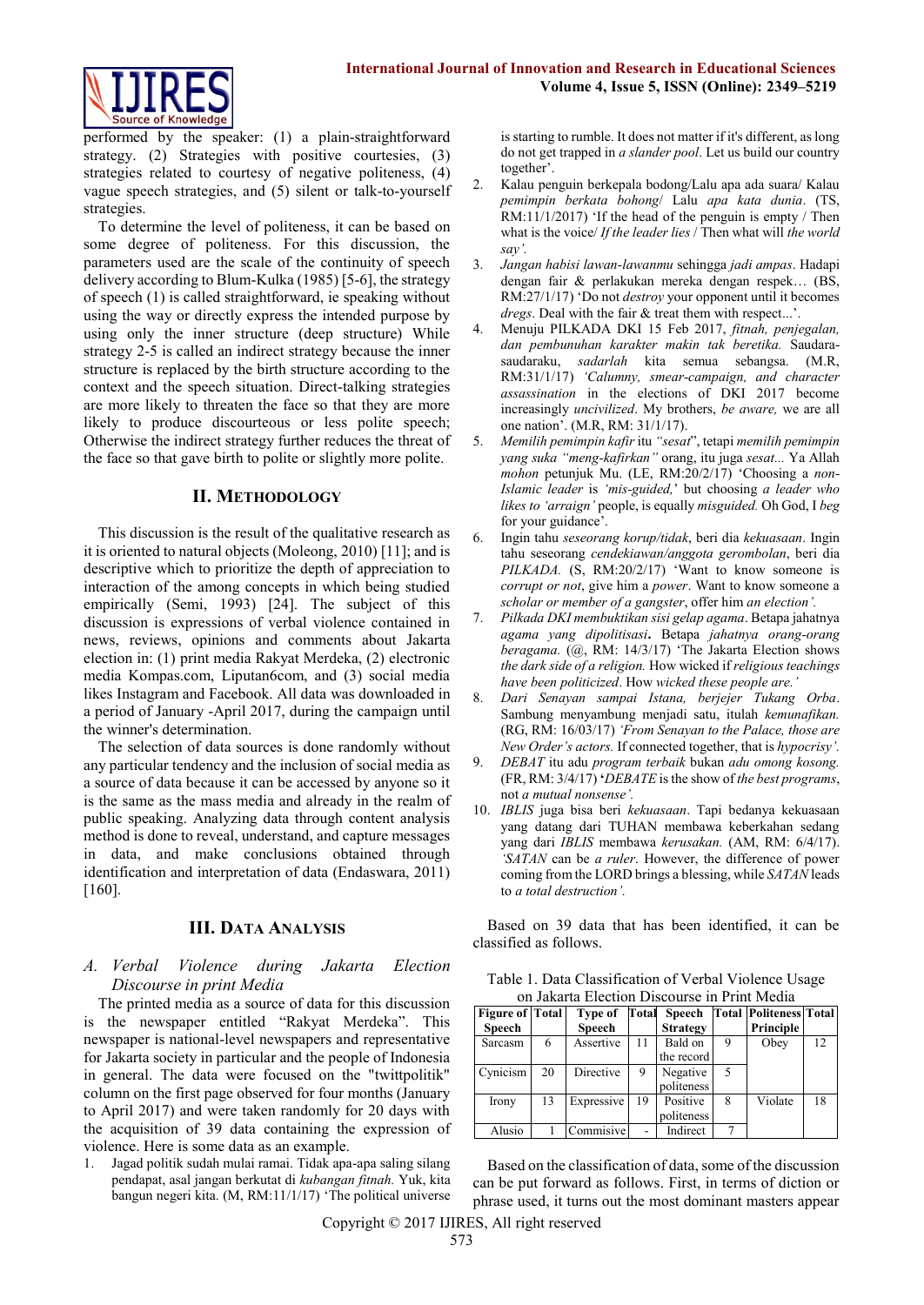

is a form of cynicism as it is found in data  $(3, 6, 8, 9)$ , irony  $(1, 2, 4)$ , and sarcasm  $(5, 7, 10)$ . That is, the use of verbal violence focuses on the rather coarse innuendo. Second, in terms of the use of the type of speech, it turns out that the most dominant is the type of expressive (2, 3, 7, 8, 9, 10), which in the data has the potential to threaten politeness because it is expressed in a way to criticize (3, 9), insinuate  $(1, 2, 10)$ , blame  $(5)$ , and regrets  $(7)$ ; although some of them use assertiveness by way of stating and mentioning (6), and directive by way of inviting (4) and counseling (5). Third, in terms of strategy speak, it turns out frank conversation without dominance is very dominant use  $(4, 6, 7, 8, 9, 10)$ than negative politeness  $(3, 5)$ , positive  $(1)$ , and vague  $(2)$ . That is, facial vulnerability is higher because that is used is a direct strategy. Fourth, in terms of the principle of politeness used, the fact that the violating (4-10) is more dominant than those who obey (1-3). Thus it can be concluded the verbal violence of politically discouraged people in the column "twittpolitik" Rakyat Merdeka 'quite threatening the face' partners said.

*B. Verbal Violence During Jakarta Election Discourse in Electronic Media*

Objects of discussion taken from electronic media is the Jakarta Election's news published on Liputan6.com and Kompas.com and the citizens' comments on the new their facebook account. After random data, there was a verbal abuse of 40 data as follows.

1. Pilkada itu ada tiga faktor yaitu figur, mesin politik, dan segi pengelolaan isu. Siapa yang paling jago memainkan sisi pengelolaan isu itu, *Anies-Sandi jago memainkan isu*," ujar Masinton. (MP, L6: 22/4/17).

'Three important factors in the Jakarta Election are figures, political machines, and aspects of issues management. Who is the most skillful side in managing issues, *Anies-Sandi team is the smartest one,*" says Masinton'.

2. Yaaa *CUMA BEDA* antara *INTELEK & PREMAN. Santri nDESO dg Santri AKADEMI.*..! Tingkat *SYARI'AT.* & tingkat *HAKIKAT***.** (FBJB, L6: 25/4/2017). 'They are only distinguished between intellectuals and thugs.

Between orthodox students and academic students. Between Shari'a and Substantial level'.

3. Itulah bedanya *pendukung ahok* yg *pintar dan berpendidikan* ama *pendukung anies* yg *suka demo demi nasi bungkus.*  (FBNN, L6: 25/4/2017).

'There is a big difference between *Ahok's supporter which is smart and well-educated* while *Anies's supporters are pursuers of wrapped rice'***.**

4. *Kalo anis menang, koruptor bahagia senang* karna merasa *aman,* kl *sama ahok korupsi dan kerja gk bener* langsung *di pecat. (*FBR, L6: 25/4/2017).

*'If Anis wins, corruptors will be happy* and *joyful* because it is guaranteed, if still Ahok in power, *the corruptors and lazybones* will *be eliminated'.*

5. "Yang paling penting adalah *wujud kemenangan akal sehat.*  Gagasan yang kami berikan *gagasan akal sehat.* Jadi **tidak**  *benar kalau kemenangan ini bukan karena akal sehat,*" ujar Bambang di Posko Cicurug Jakarta, Selasa. (BW, L6:25/4/2017).

'The most important thing is a victory over *the manifestation of common sense.* The idea we give is *a rational opinion.* So *it is not true that this victory is not caused by common sense*, "said Bambang at Posko-Cicurug Jakarta, Tuesday'.

6. *Fadli Zon Sebut Karangan Bunga Ahok* Bisa Jadi *Pencitraan Murahan. …* Nanti malahan *efek negatif* yang didapat, *bukan* *positif.* Apalagi kalau ketahuan sumbernya itu-itu juga. Jadi *pencitraan yang murahan,*" ujar …. (FBFZ, L6c:26/4/207) 'Fadli Zon mentions the wreaths for Ahok can be *a cheesy imagery* ... This will eventually cause negative effects, *not positive at all.* Moreover it comes from a suspicious source. So, this is a *low imagery*," said ...

7. *Ahok* sudah kalah. *Gak perlu pencitraan. Hanya mulutmu aja yg nyinyir, lower...nyunyut...kayak emak2...* (FBKS, L6:26/4/207)

'Ahok has lost. No need to pretend. *Your mouth just keeps talking, lower… freaks... like a grandmother ...*'.

8. Disini lah *diuji karakter seorang tokoh.*.mn seorang negarawan mn *seorang garong negara...semua hatinya hanya diisi kecurigaan dan fitnah,*suatu masa jgn terjdi hal demikian pada dirimu dan keluarga yg kau cintai fadli zon. (FBSN, L6:26/4/207)

'This is *a test of character for a figure*… that will put him as a statesman and *a robber state ... all of their hearts filled with suspicion and hate..* for the future, do not let those things happen to you and your beloved family, Fadli Zon'.

9. *Iri sama yg kalah......apakah pantas kau begitu zon sbg anggota dewan*, bgs kau urus aja DPR biar lbh bagus lagi tau kau, *kampret kau zon.* . (FBHM, L6:26/4/207) *'Why are you still jealous ... such a shame to do that Zon* because you are a member of the board, it would be good you take care of the House, *damn you Zon'.*

10. Pihaknya meyakini *penemuan sembako* yang diduga terkait *politik uang,* bersifat *terstruktur, sistematis, dan masif (TSM)*  sehingga *[Ahok-](http://indeks.kompas.com/tag/ahok) [Djarot](http://indeks.kompas.com/tag/djarot) harus didiskualifikasi* meski sudah kalah. (ACTA, K: 28/4/17)

'They believe that the discovery of the package related to *money politics is a structural, systematic and massive* way so Ahok-Djarot *must be disqualified* despite the defeat'.

Based on 40 data that has been identified, it can be classified as follows.

Table 2. Data Classification of Verbal Violence Usage

| on Jakarta Election Discourse in Electronic Media |    |                   |    |            |    |                                     |  |
|---------------------------------------------------|----|-------------------|----|------------|----|-------------------------------------|--|
| Figure of Total                                   |    | Type of<br>Speech |    |            |    | Total Speech Total Politeness Total |  |
| Sarcasm                                           | 15 | Assertive         | 21 | Bald on    | 30 | Obey                                |  |
|                                                   |    |                   |    | the record |    |                                     |  |

Irony 10 Expressive 10 Positive

| Figure of Total<br><b>Speech</b> | Type of<br>Speech |    | Total Speech<br>Strategy | Total | Politeness Total<br>Principle |  |
|----------------------------------|-------------------|----|--------------------------|-------|-------------------------------|--|
| Sarcasm                          | Assertive         | 21 | Bald on                  | 30    | Obey                          |  |
|                                  |                   |    | the record               |       |                               |  |
| Cynicism                         | Directive         |    | Negative                 |       |                               |  |

politeness

2 Violate 31

politeness

Alusio 0 Commisive 1 Indirect 5 First, based on the selection of expressions contained in the news and public commentaries on news content, three most dominant types are sarcasm, cynicism and irony. In this case, the intended news is not the result of reporter's reviews but the expressions of the source being interviewed. Aside from the conflict between the parties concerned, verbal violence is also conducted by political elites in the news. This phenomenon in some way encourages the public to participate in harsh and vulgar comments. Second, the use of assertive speech acts is more widely used by news sources and commentators, especially in open statements in wide community;, the expressive speech acts are used in the form of blasphemy (4), criticism (1), and, abomination; the directive speech acts are delivered in a demanding (10) and coercive manner (5); the commissive speech acts are used with censure utterance  $(6, 7, 8)$ . Third, the dominant use of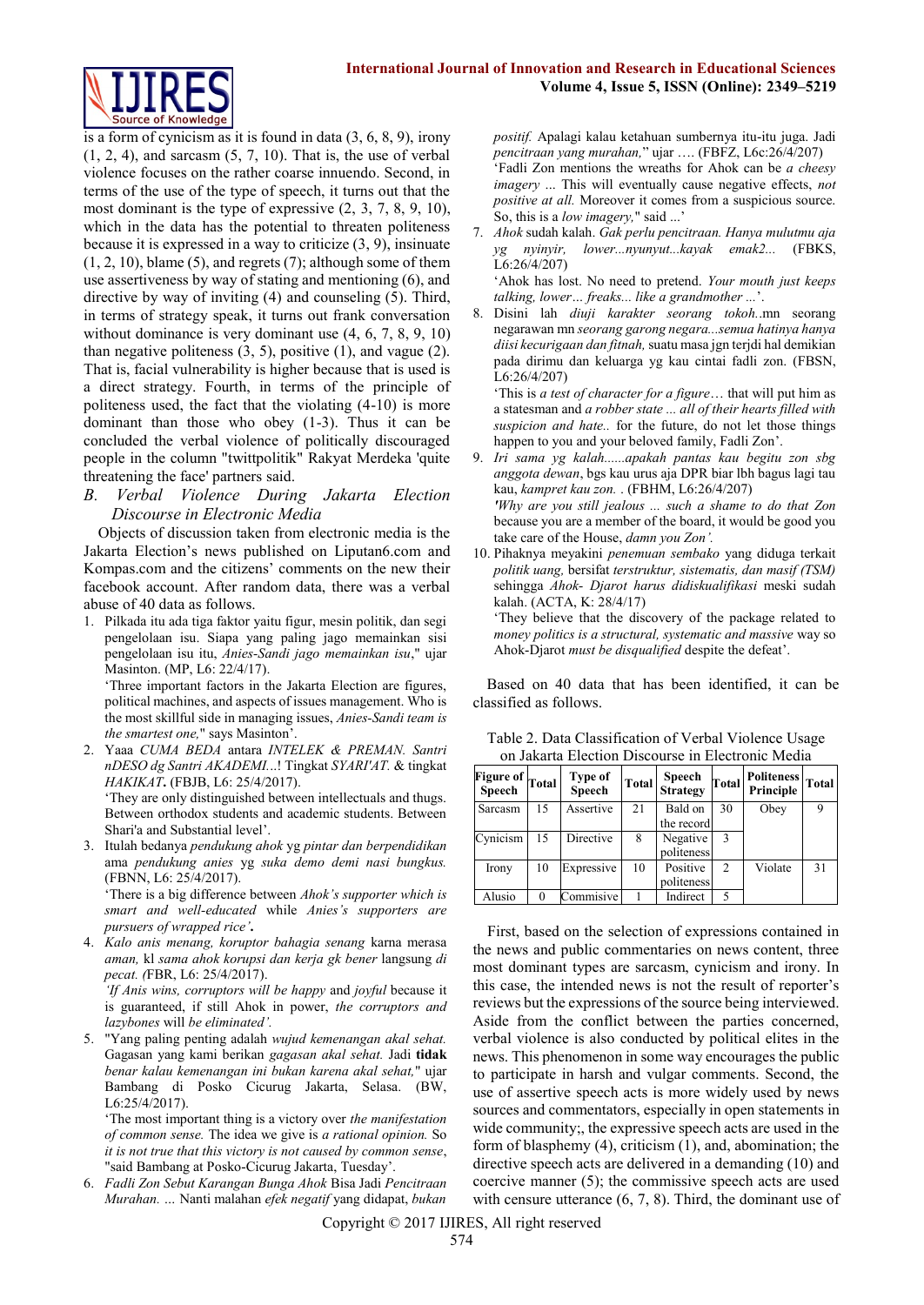

the dominant figure of speech in sarcasm and cynicism is in line with the use of the expression strategy, which is delivered directly to the intended purpose. Fourth, it is also in line with the politeness principle where only a small number of speakers adhere to these principles, while other speakers generally commit offenses. Thus, this result indicates that the verbal abuse that people use in political discourse in the Jakarta Election on electronic media is at "high level of facial threatening."

*C. Verbal Violence on the Discourse of Jakarta Election in Social Media* 

The object of discussion of verbal violence on the discourse of Jakarta Election taken in social media is on instagram account of each governor candidate supporter, among others are @trolali.id, @dpp.fpi, @potretpolitik, @gembonk.politik, and @politikkampus. From several randomly selected expressions (from February to April 2017), thirty seven utterances were classified as verbal violence. Here are some examples.

1. *Ahok: Surga Dunia* Bukan di Telapak Ibu, tapi *Lantai 7 Alexis.* (TL11:15/1/17)

*'Ahok: The Heaven of the World* is not at the bottom of Mother's feet, but on *the 7th floor of Alexis'.*

- 2. *Kaki tangan Gurita Cikeas* pamer duit. Persiapan *serangan fajar***?** (PP16:12/2/17) *'Cikeas Octopus' right hand* shows off their money. Is that
- *attack at dawn?'.* 3. *AHY* bilang jangan salah pilih Gubernur nyeselnya 5 tahun.

Gue mau kasih tau *gue udah ketipu sama bapaknya (SBY) selama 10 tahun.* **(**PP15: 13/2/17) *'AHY* said that do not vote for wrong Governor because its regrets last for five years. For your information, *I have been fooled by your father (SBY) for the last ten years'.*

- 4. Pekerjaan yang *paling sulit* adalah *menasehati* saudara *muslim*  yang: *1. Jatuh cinta, 2. Mendukung Ahok.* (TL4: 14/2/17) *'The hardest* tasks in the world are *to advice* your *muslim*  brother which*: 1. fall in love, 2. Support Ahok'.*
- 5. Pendukung ahok rata-rata adalah LGBT, *pemuja setan, penjudi, pemabok, bangke, pelacur, pengidap HIV AIDS, anti Islam, sipilis, kafir, kaum munafik.* (DF11:28/3/17) 'Ahok supporters are dominated by LGBT, *Satanists, gamblers, drunkards, carrion, prostitutes, HIV-infected, anti-Islam, syphilis, apostate, hypocrites'.*
- 6. *Otak sama bacot* udah *gak nyambung, malu* dong sebagai *menteri pendidikan apkiran* #*ANIESCAGUBBANYAKBACOT*. (PP5:28/3/17)

'That *brain and mouth is inconsequential. You should be ashamed as rejected minister of education.*  **#***ANIESTHEBRAGGER'.*

- 7. Ane kagak usah kerja Ane *jual ayat aja udah Kaya* (Anti Wahhabi). (PK1: 16/4/17) 'I do not need to work; *selling verses (of Quran) will make me a billionaire* (Anti-Wahhabi)'.
- 8. A: Aduuuh, *berat banget ini mayat* kebanyakan demo sih. B: *Siapa* bro yang mati? C: *si Rizieq* yang mati berat banget mayatnya. D*: Kebanyakan selingkuh dan nyebar fitnah.* (GP10:16/4/17)

'A: Ouch, *this scandal-monger corps is annoyingly heavy.* B: *Who* died? C: This is *Rizieq*-guy, the troublesome. D: *Maybe too much betrayals and hoaxes'.*

9. *Konsultan politik Anies akui politisasi masjid* memang untuk *menangkan pilkada #janganpercayaanies.* (GP: 17/4/17) **'***Anies' politics consultant admitted that there are mosques misused, aims for winning the election*. #donotbelieveinAnies'.

10. *Paslon 3* ibarat *pengepul rongsokan*. Ada *koruptor, ormas radikal, kaum sumbu pendek,* bahkan *mantan bos prostitusi kalijodoh.* (GP2:18/4/17) *'Candidate no. 3 is look alike a scavenger.* There are corruptors**,** *radical groups, hot-headeds, and also ex-leader of Kalijodoh prostitution'.*

Based on 37 data that has been identified, it can be classified as follows.

Table 3. Data Classification of Verbal Violence Usage on Jakarta Election Discourse in Social Mcdia

| <b>Figure of</b><br>Speech | Total | Type of<br><b>Speech</b> | <b>Total</b> | Speech<br><b>Strategy</b> | <b>Total</b> | <b>Politeness</b><br>Principle | Total |
|----------------------------|-------|--------------------------|--------------|---------------------------|--------------|--------------------------------|-------|
| Sarcasm                    | 18    | Assertive                | 10           | Bald on the               | 16           | Obey                           |       |
|                            |       |                          |              | record                    |              |                                |       |
| Cynicism                   | 14    | Directive                | 9            | Negative                  | 15           |                                |       |
|                            |       |                          |              | politeness                |              |                                |       |
| Irony                      | 4     | Expressive               | 18           | Positive                  | 0            | Violate                        | 36    |
|                            |       |                          |              | politeness                |              |                                |       |
| Alusio                     |       | Commisive                | 0            | Indirect                  | 6            |                                |       |

Based on the above classification table, several points can be abstracted on the analysis of verbal violence expression on the discourse of the Jakarta Election. First, the form of violent speech is most prevalent in sarcasm (1, 3, 5, 6, 8, 10) and cynicism (2, 4, 7). It means, news about Jakarta Election commented by society roughly, spicy, open, and massive without filter. Secondly, speech is dominated by expressive and commisive types in the form of scorn (4), insults (6), blasphemies (5, 10), demands (3), ridicule (2, 7), and censure (1, 8) so it is very offensive to those who are insinuated. Third, the most commonly spoken strategies are bald on the record (straightforward) (1, 5, 6, 8, 9, 10) and bald on the record with negative politeness (2, 3, 4, 7). Both strategies are potentially very large to threaten the face of the recipient, because it is said or expressed directly without regard to the vulnerability of the recipient's face. Fourth, the combination of ill-mannered dictionary selection, unsafe types of speech, and direct politeness strategy finally leads to a total violation of the politeness principle that is encouraged in communicating, especially in the area of public discussion. At the end, the writer concludes that the verbal violence committed by the public in the political discourse of the Jakarta elections in the social media above is in the category of "high potential to threaten" the recipient's face.

## **IV. DISCUSSION**

Referring to the previous analysis, it is clear that from the three media used as the source of the data in this discussion, there is a varying representation of the use of verbal violence resulting in different degrees of politeness. In the discourse of "twittpolitik" in print media, even though the speakers come from among the most reliable political elite, including state officials, legislators, humanists, artists and influential people around the country, their political issues are expressed in the form of cynicism along with criticism. Thus, the level of public politeness in the discourse of "twittpolitik" (Rakyat Merdeka) is generally at a "moderate" level, with the criterion 'quite polite'. In this

Copyright © 2017 IJIRES, All right reserved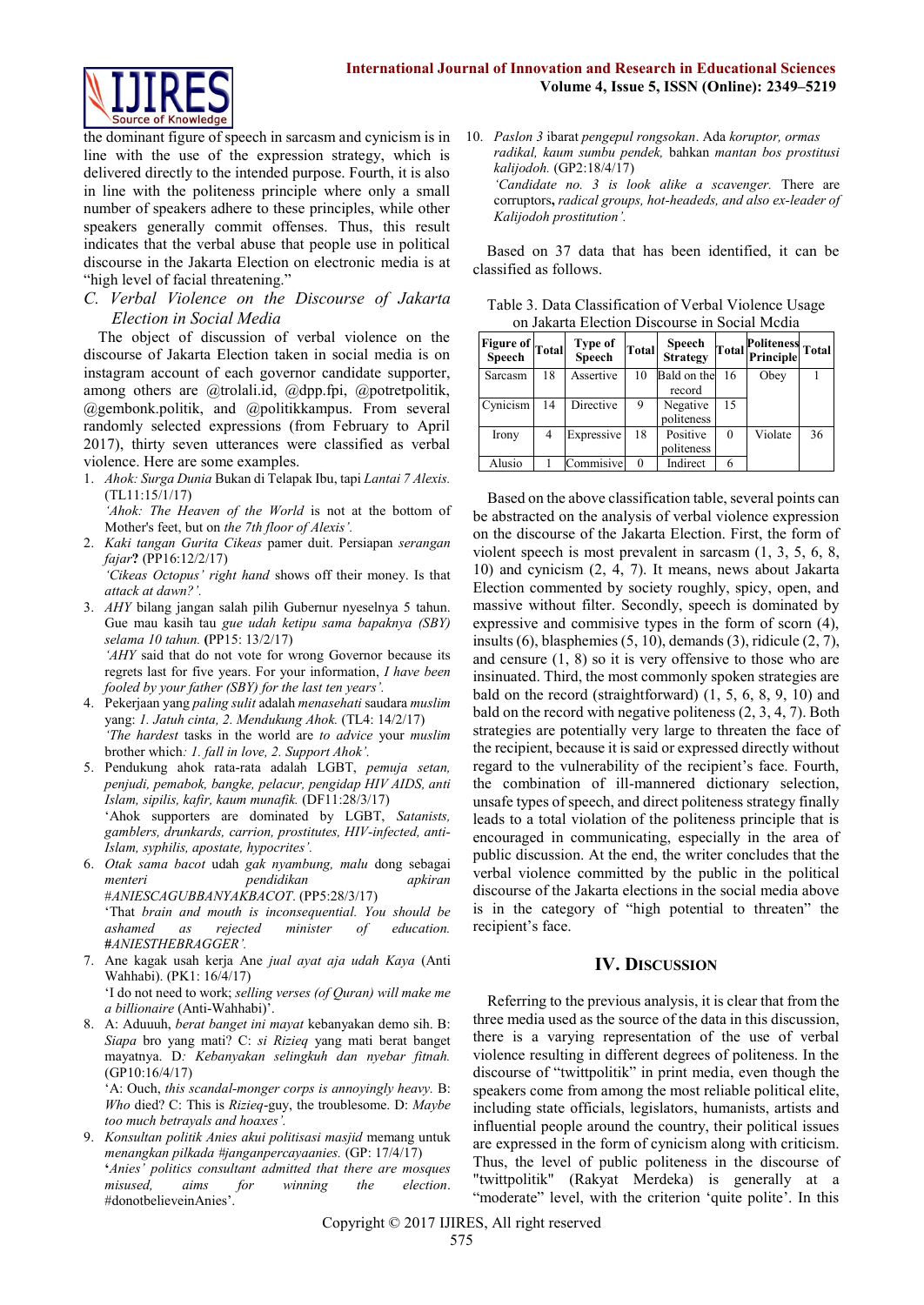

case, the above-mentioned speech function in general tends to lead to a convivial function in which the purpose of the illusion is in line with the social objective. It means politeness is more positive and aims to create opportunities to discuss and share opinions (Leech, 1993) [162]. Nevertheless, it is still found that data contains the scathing criticism and sarcasm in line with what sated by Leech (1993) [161] that courtesy is an attempt to render the beliefs and disrespectful opinions as small as possible by adhering to the principle or maxim of politeness principle. This is not yet fully fulfilled in this context.

In the electronic media, where the dominant speakers consist of political elites, however the level of use of verbal violence is in the level of high potential of face-losing with the criteria of "less polite." This is most likely due to the dominant pattern of the two conflicting parties, as well the community as the supporting commentators. Thus, the function of the speech falls on the competitive function in which the purpose of the illocution is to compete with the social objective (Leech, 1993) [163]. In this event, the speech is negative and aims to reduce the implied disharmony in the competition between what the speaker, as conflicting parties wants to achieve and what is required in norms and ethics. In this case, according to Lakoff, (1975), Modesty is an interpersonal relationship system designed to facilitate interaction by minimizing the potential for conflict and the constant confrontation in human relationships.

The impact of the phenomenon is still feared by many. In Baranews.co (5/8/2017), Indro Nugroho (Atmajawa Political Psychologist) is concerned that a political elite statement containing verbal violence in the form of a strong no-base accusation will lead to social conflict in the society. The same thing is also voiced by Inayah Wahid (Gus Dur's daughter, former president of Indonesia) that the attitude of political elites who easily convey verbal violence is potentially thickening prejudice in the society in general, it is therefore the political elite being expected to be selfconscious to prioritize the nation's social cohesion rather than to achieve short-term political gain with political capitalization through allegations to others or mutual accusations among political elites; thereafter Prof. Azyumardi Azra (State Islamic University, Jakarta) appeals to "political elites in order to stop verbal abuse statements that have no evidence as to trigger and strengthen the escalation of hatred in society as well as to create very dangerous situation".

On social media platforms that are more dominated by younger groups such as students, pupils, young employees and its kind are generally split into two group patterns. They voiced their support through several communities. From the results of data analysis, some types of speech act are not in related to other aspects of the discussion. However, the expression of verbal violence used remains at a high-level of face threatening with the criteria "moderately disrespectful." In this case, their utterance has a conflictive function in which the purpose of the illocution contradicts the social purpose. It means that the speakers are less concerned with manners because this function is basically aimed at causing anger.

Thus, what is written by Frasser (1980) that politeness also as a property associated in the speech that the speaker believes that the speaker does not transcend or deny his rights in fulfilling his obligations in speaking, is highly ignored in the social media. Therefore, S. Yunus (Kompasiana.com, 12/2/17) calls for the chaotic expression of language that is full of blasphemy, hatred and insult in the era of campaign of Jakarta election must be returned to its main function as an effective and polite communication tool; because of how much broken social relations and cultural values are marginalized as well as the dirty words conveyed to the public sphere.

As the result of the research, in fact the cases are still relevant to the research conducted by F.X. Rahyono (2005) [54] that is the main characteristic of information delivery in the New Order Post media, was "straightforward news followed by a hyperbolic and abusive language, such as censure, complaints, anger, ridicule, and humiliation." Even though the research has long been conducted, however, the fact still occurred on Jakarta election discourse, either in the mass media or in the social media. At the meantime, according to F.X. Rahyono, verbal violence occurred in consequence of 'non-productive discernment', then S. Sandarupa (Kompas.com, 12/04/2013) called it 'political sadism' as a result of the use of political language in the Era of Democracy, while the M.D. Purnomo (Waspada.com, 03/12/2011) called it 'symbolic violence' as an effect of the Culture Violence that occurred in the society.

## **V. CONCLUSION**

Based on the data phenomenon found from a number of media platforms (print, electronic and social) above, it can be concluded that the level of politeness of political discourse in Jakarta Election is generally in the criteria of "less polite." This is due to the violation of the use of the politeness rules, among others are (1) forms of expression used are more dominant in sarcasm and cynicism so that to cause anger and irritation, (2) the type of speech that is used tends to be assertive and expressive so that it has the high potential threatening the face of the speaker partner, (3) the selected speech strategy is more dominant in direct speech without courtesy and negative politeness so that it is more cornering the speaker partner. 4) the principle of politeness is almost not applied so that it has potential for creating conflict and confrontation in the community. Thus politeness is a procedure or social behavior that is determined or agreed upon together by a certain particular society being ignored by the actors of speaking on Jakarta election discourse.

In spite of the fact that the results of this discussion do not generalize the media used as the source of data in this discussion, however this can be used as feedback (autocriticism) for the parties concerned.

The political elites should give examples to the public how to communicate well by establishing a polite language tradition in politics and in governing because language is the breath of communication based on the logic of truth. Likewise for the society, 'freedom of expression' in the rapid advancement of information and technology is indeed